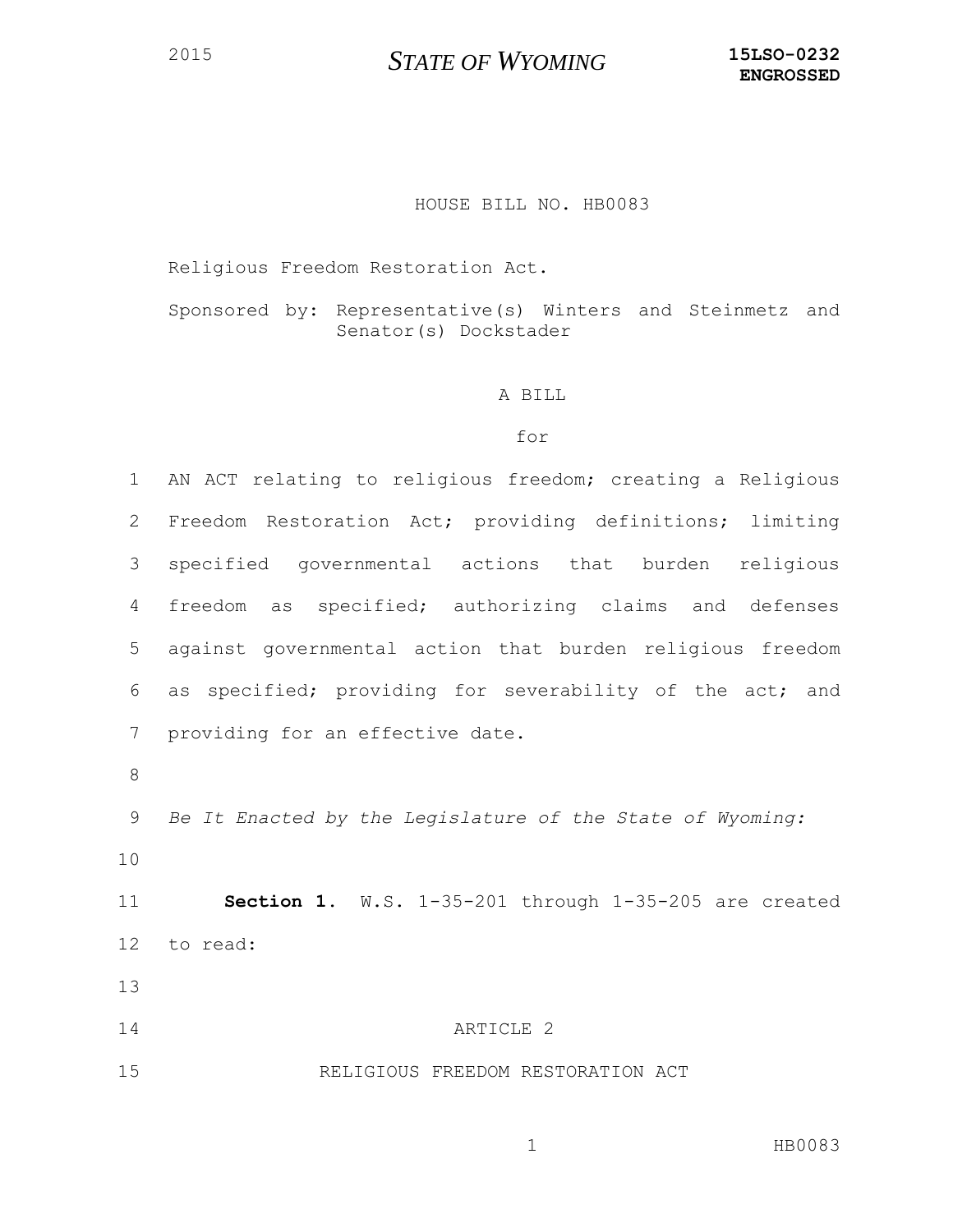**1-35-201. Religious Freedom Restoration Act; short title.** This act shall be known and may be cited as the "Religious Freedom Restoration Act." **1-35-202. Definitions.** (a) As used in this act: (i) "Burden" means any action that directly or indirectly constrains, inhibits, curtails or denies the exercise of religion or moral conscience by any individual contrary to an individual's exercise of religion, including, but not limited to: 18 (A) Withholding of benefits; (B) Assessing criminal, civil or administrative penalties;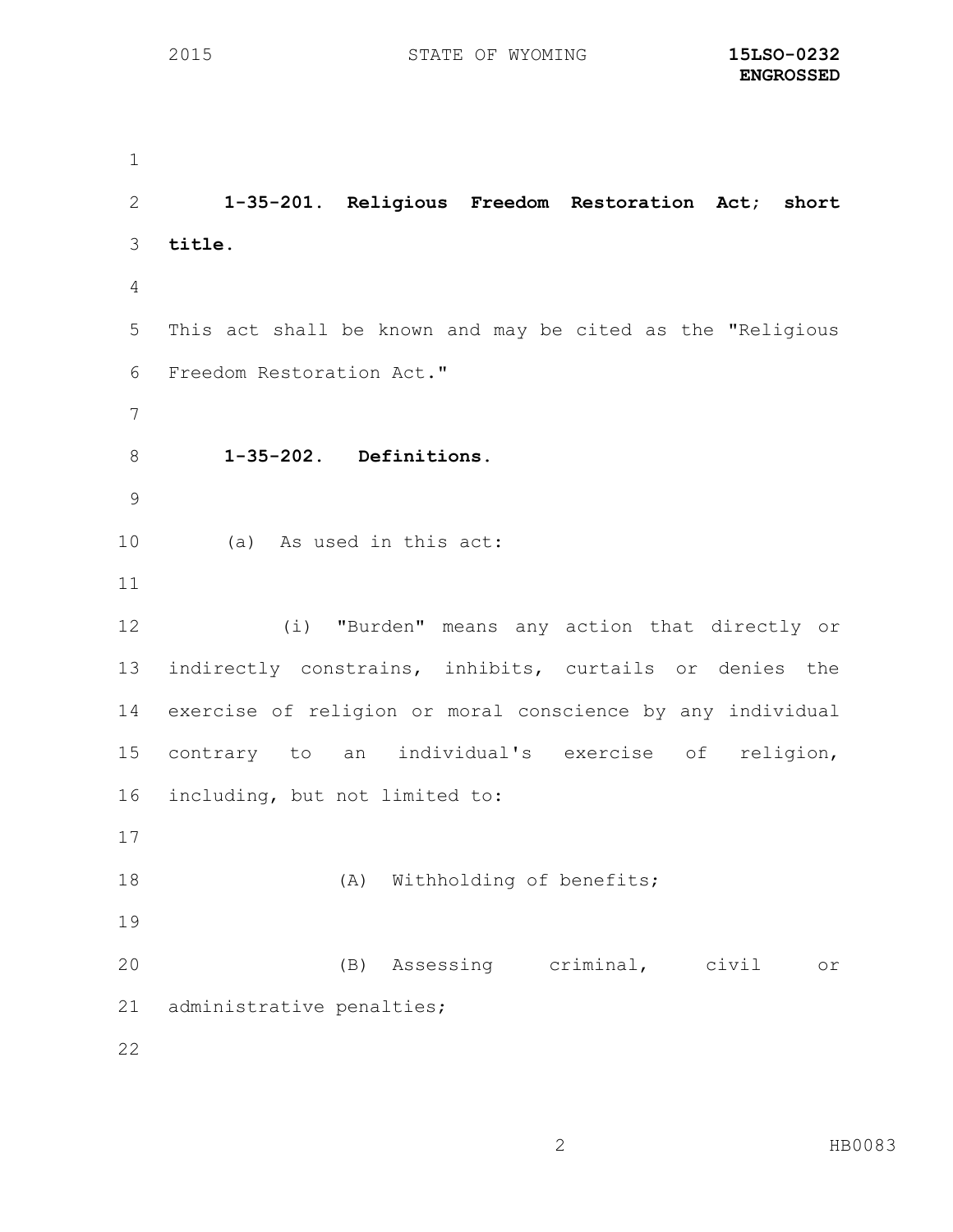(C) Exclusion from governmental programs; or (D) Denial of access to governmental facilities. (ii) "Exercise of religion" means the practice or observance of religion, including an act or refusal to act, that is substantially motivated by a sincerely held religious belief, whether or not compelled by or central to a system of religious belief; (iii) "Government" means any department, agency, division, board, bureau, commission, council, authority, employee, official or other entity of this state or a political subdivision of this state, or a person acting under color of state law; (iv) "Moral conscience" means an individual exercise of judgment whereby the person recognizes the moral or ethical quality of an act and is compelled to: 

HB0083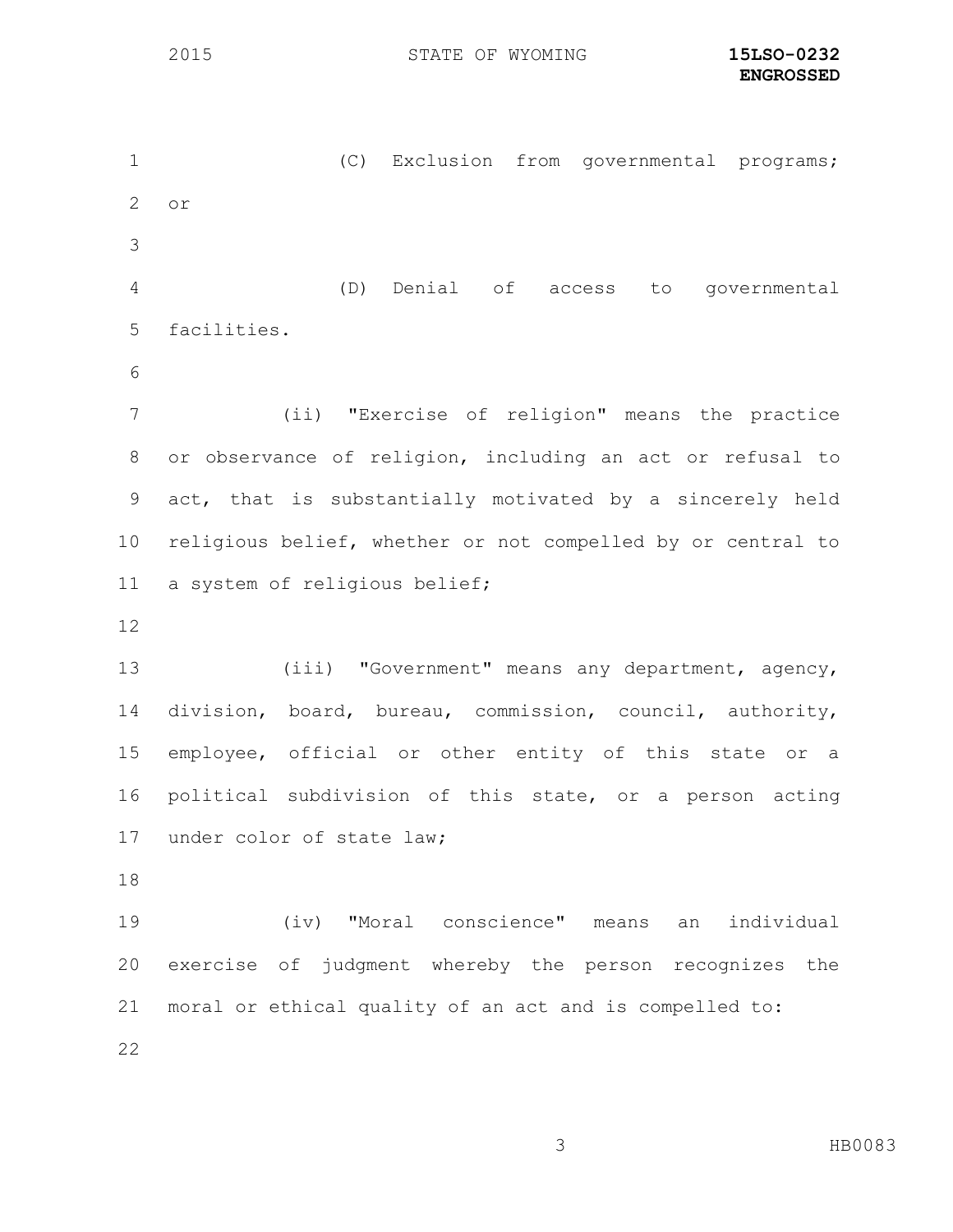(A) Perform the act because it is an act of good will or faith; or (B) Avoid performing the act because the person believes the act to be evil or wrong. (v) "This act" means W.S. 1-35-201 through 1-35-206. **1-35-203. Limitation on government action; exception.** (a) Except as provided in subsection (b) of this section, government action, including action by anyone acting under color of state law, shall not burden a person's right to the exercise of religion or moral conscience, even if the burden results from a rule of general applicability. (b) Government may substantially burden a person's exercise of religion or moral conscience only if it demonstrates that application of the burden to that person's exercise of religion or moral conscience in that particular instance is: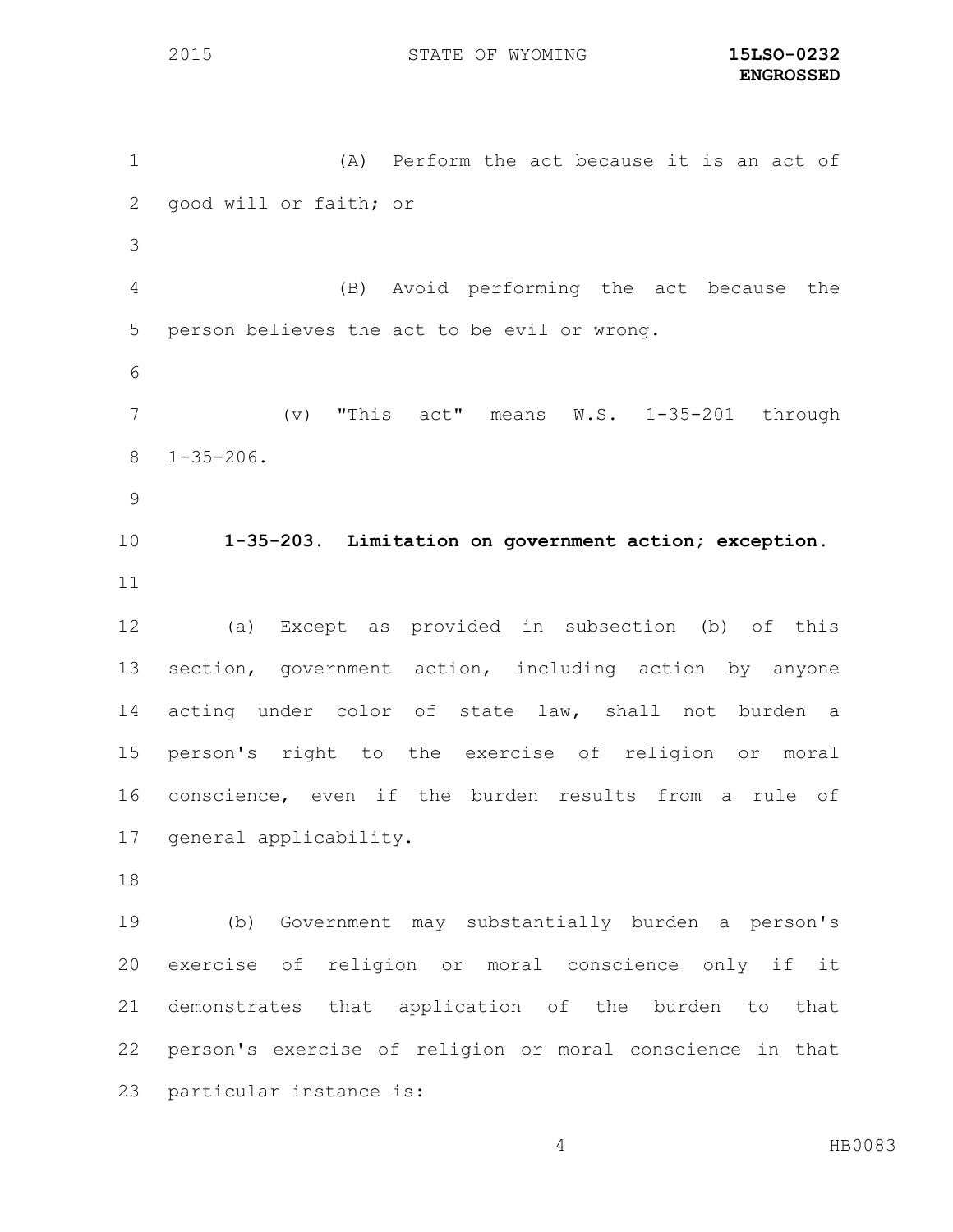(i) Essential to further a compelling government interest; and (ii) The least restrictive means of furthering that compelling governmental interest. (c) Nothing in this act shall be construed to allow or authorize a government employee or official from refusing to perform any of the duties or responsibilities which are required of that person's position or office, regardless of the person's religious or moral objections. **1-35-204. Claims and defenses** A person whose exercise of religion or moral conscience has been burdened in violation of this act may assert that violation as a claim or defense in any judicial or administrative proceeding and obtain appropriate relief, including equitable relief, against the government or person acting under color of state law. **1-35-205. Provisions to be liberally construed.**